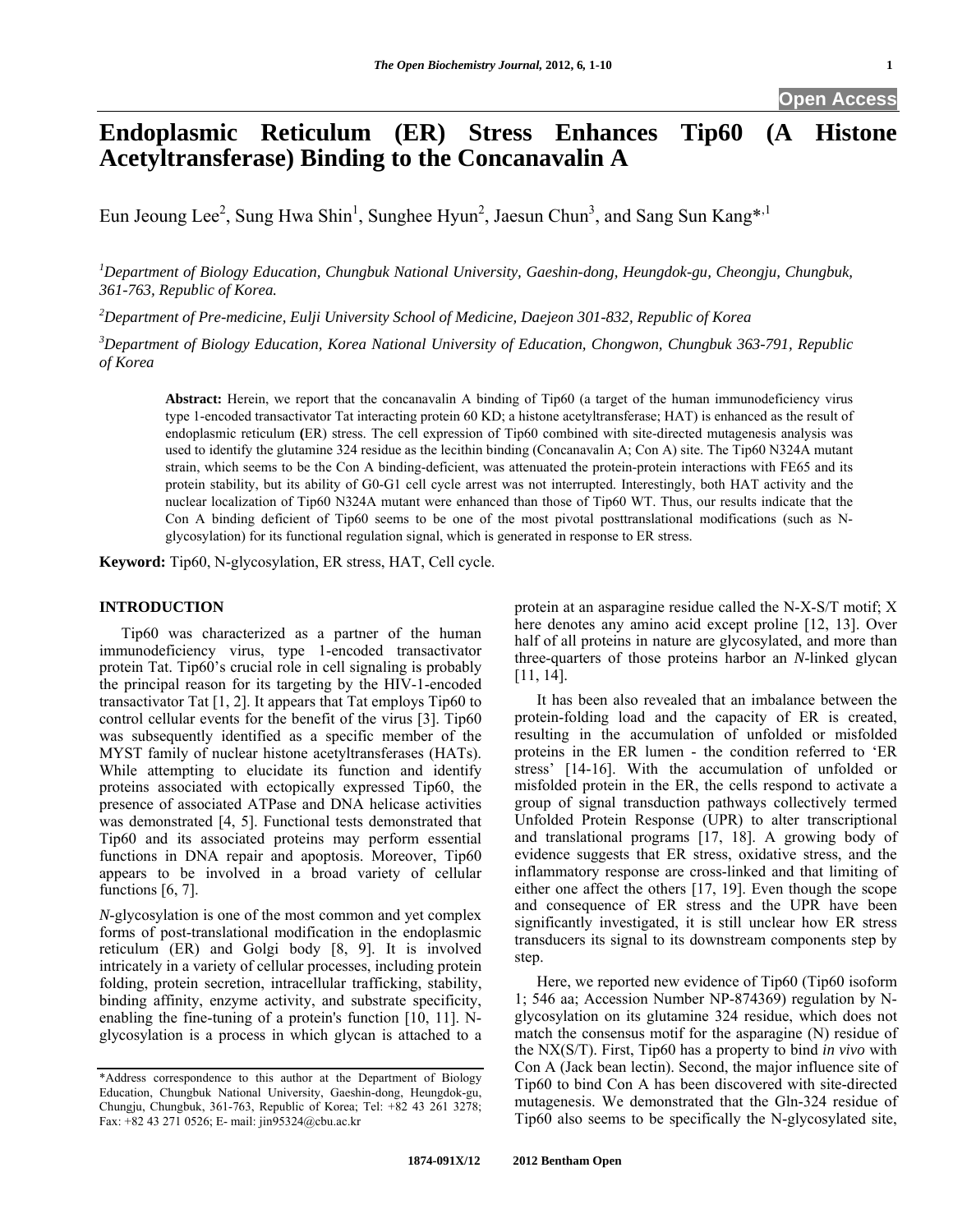#### **2** *The Open Biochemistry Journal, 2012, Volume 6 Lee et al.*

and that the Con A binding of Tip60 was blocked with a specific inhibitor of glycosylation (tunicamycin). Third, we determined that the interaction between FE65 and Tip60 occurs through the PID1 of Fe65 and the <sup>324</sup>NEIY<sup>327</sup> motif of Tip60 which is overlapped with the glycosylation of Tip60. Forth, we noted that Con A binding to the site of Tip60 is related with its protein stability, subcellular localization, and HAT activity. Finally, we observed that ER (endoplasmic reticulum) stress induced by brefeldin A promotes the Con A binding site of Tip60. Thus, our data lead us to the novel suggestion that Con A binding site on the Gln-324 residue of Tip60 (a putative N-glycosylation site), which is involved in the response to ER stress, constitutes one of the major posttranslational modifications for the control of its function.

# **MATERIALS AND METHODS**

#### **Production and Purification of Proteins**

 Wild-type or mutant Tip60 cDNA was cloned into the pCMV6-AC-GFP transfer vector (OriGene) in-frame with a GFP tag at the C terminus or at the N terminus of the coding sequence. Viral particles were generated using the BacPAK baculovirus expression system (Clontech) and HEK 293 cells. 2–3 days after infection, Tip60 proteins were purified from the cells using a GST affinity column (Glutationeagarose, bioprogen), eluted with 250 mM imidazole, and finally dialyzed against 20 mM Tris, 10% glycerol, and 1 mM dithiothreitol, at a pH of 7.5. The purified proteins were maintained at −20 °C and used in the PNGase F treatment experiment, mass spectrometry analysis, and the HAT assay.

#### **Plasmids and Mutagenesis**

The pCMV6-AC-GFP-Tip60 mutant strain (isoform 1; GenBank#Q5XI06) was purchased previously. The Tip60 mutant was generated *via* PCR and cloned in-frame with the GFP tag in the pCMV6-AC-GFP vector. The point mutations were generated by PCR, and the incorporation of all of the mutations was confirmed by DNA sequencing. In the Gln-342 (up 5'- att gat gga cgt aag Gac aag agt tat tcc -3', down 5'- ctg gga ata act ctt gtC ctt acg tcc atc -3'), Gln-324 (up 5' cat cct cca ggc GCt gag att tac cgc aag -3', down 5'- gcg gta aat ctc aGC gcc tgg agg atg tcg-3'), and Gln-342/Gln-324 mutants the glutamine was replaced by alanine.

#### **PNGase F Treatment**

500 nanograms of GFP-Tip60 proteins produced in baculovirus were incubated with 10 units of PNGase F (PNGASE) (New England BioLabs) in the presence or absence of protease inhibitor (5 mM NaF) for 30 min at 37°C (or 1 h on ice when the deglycosylation was followed by a HAT assay). Tip60 was then removed *via* the incubation of the reaction mixture with NiTA-agarose beads and eluted with Laemmli sample buffer, then subsequently analyzed *via* SDS-PAGE and Western blotting. The PNGase F treatment of endogenous Tip60 was conducted as follows: HEK293 cell nuclei isolated from 107 cells were incubated for 30 min with 50,000 units of PNGase F at 37°C. The nuclei were washed three times in lysis buffer (15 mM NaCl, 60 mM KCl, 12% sucrose, 2 mM EDTA, 0.5 mM EGTA, 0.65 mM spermidine, 1 mM dithiothreitol, 0.5 mM phenylmethylsulfonyl fluoride, 0.5% Triton X-100) and lysed directly in protein loading buffer. Tip60 was detected with an anti-Tip60 antibody, as described by Legube *et al*.

#### **Histone Acetyltransferase (HAT) ELISA Assays**

Extracts were immunoprecipitated as above, except that the high salt wash was omitted. The immunoprecipitates were prepared test samples for each assay in 96-well plate. Mix the prepared assay mix, add  $65\mu$  of assay mix to each well, mix to start the reaction. Incubation plates at  $37^{\circ}$ C for 3hr depending on the color development. Read sample in a plate reader at 440nm (biovision). In some assays, HAT activity was analyzed with Tip60 immobilized on Concanavalin A beads after treatment with alkaline PNGase F.

## **Induction of ER Stress**

ER stress was induced by exposure to brefeldin A. Brefeldin A is a nucleoside antibiotic that inhibits the Nglycosylation of target asparagine residues in the lumenal domains of proteins, whereas brefeldin A blocks the translocation of proteins from the ER to the Golgi apparatus by inducing the disassembly of the Golgi complex. Controls were treated with vehicle alone (dimethyl sulfoxide, 0.1%).

# **Cell Culture, Transfection, Drug Treatments, and Western Blotting**

 HEK293 cells were grown as previously described and transfected with EXGen500 (Fermentos) as indicated by the suppliers. 24-48 h later, the cell extracts were prepared by directly lysing cells in Laemmli sample buffer and sonication [20]. The transient Tip60-expressing HEK293 cells were cultivated in Dulbecco's modified Eagle's medium supplemented with fetal calf serum (10%) and antibiotics.

#### **Confocal Microscopy**

HEK293 cells were seeded overnight at 60% confluence onto culture slides coated with human fibronectin (Becton Dickinson, MA). The following day, cells were transfected TIP60 (WT) N324A, N342A mutants, and allowed to grow for an additional 48 hours. The cells were washed several times with ice-cold PBS and fixed in 2% paraformaldehyde for 10 minutes. The fixed cells were permeabilized with 0.1% Triton X-100 for 10 minutes and blocked for 2 hours in PBS containing 0.1% BSA-C (Aurion, The Netherlands) and 0.1% Tween. Following incubation with a polyclonal antibody against TIP60, the cells were washed and stained further with a conjugated donkey anti-rabbit IgG prior to processing the slides for immunofluorescence. After an additional 20 minutes of incubation at 37℃, the cells were fixed, permeabilized, and decorated with either an anti-TIP60 or GFP antibody. As a secondary antibody, Alexa Fluor 568-conjugated donkey anti-rabbit(Molecular Probes, Inc., Eugene, OR) was used. Confocal microscopy analysis was performed LSM710(Zeiss, Germany) at the Center for Experimental Research Facilities of Chungbuk National University.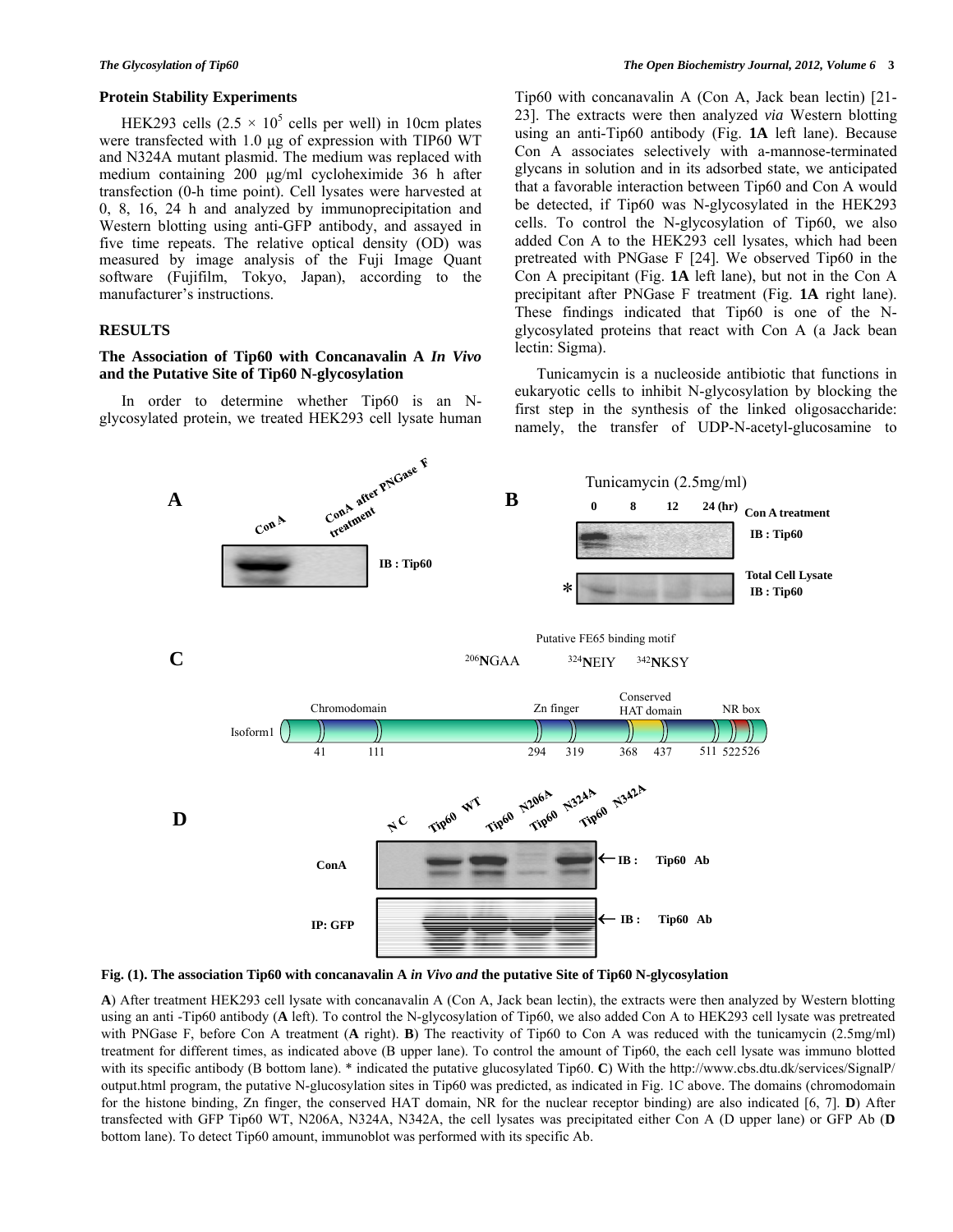dolichol-phosphate [25, 26]. We used tunicamycin to determine whether Tip60 glycosylation was affected by this drug. As is shown in Fig. **1B**, the association of Tip 60 to Con A in HEK293 cells was attenuated with greater duration of tunicamycin treatment (2.5mg/ml); this suggests that Tip60 is modified *via* N-glycosylation. To monitor Tip60 expression amount by the tunicamycin treatment, the western blot with the Tip60 Ab was performed (Fig. **1B** bottom). The putative N-glycosylated Tip60 (indicated as \* marker in Fig. **1B** bottom) form was reduced, depending on the tunicamycin treatment time.

 We then attempted to identify the N-glycosylation site in Tip60. Using the http://www.cbs.dtu.dk/services/SignalP/ output.html program (Fig. **1C**), the putative N-glycosylated site was suggested on the Asn residues in  $(^{342}NKSY^{345}$ , where is well matched with N-glycosylation consensus sequences (Asn–X–Thr/Ser, where X is any amino acid except proline). Using site-directed mutagenesis we constructed Tip60 N206A or N342A, and attempted to determine whether these two were the putative Nglycosylated sites (Fig. **1D**). We included Tip60 N206A, because this motif is matched with  $173NGSA^{176}$  of Tip60 isform2 (NP\_006379; Sterner and Berger. 2000; Squatrito *et al.* 2006). Also, we included the Tip60 N324A (in <sup>324</sup>NEIY<sup>327</sup>) mutant where the motif is matched with the NxxY consensus motif. After GFP-tagged human Tip60 mutants were expressed in HEK 293 cells using the eukaryotic expression system, the blockage of Nglycosylation of the Tip60 N206A or N342A mutants failed (Fig. **1D**), thus indicating that two Asn residues in  $(206)$ NGAA<sup>209</sup> and <sup>342</sup>NKSY<sup>345</sup>) are not N-glycosylation sites. Rather, the Tip60 N324A (in  $324$ NEIY $327$ ) mutant was not associated with Con A (Fig. **1D** upper lane). To monitor Tip60 expression amount, the western blot with the Tip60 Ab was performed, after immunoprecipitating with GFP Ab (Fig. **1D** bottom). Thus, unexpectedly, the 324 Asn residue appears to be the N-glycosylation site of Tip60 where does not match the consensus motif for the asparagine (N) residue of the NX(S/T).

 Together with all these, Tip60 is one of the Nglycosylated proteins that react with Con A, and its 324 Asn residue in  $324$ NEIY<sup>327</sup> motif (where is located between the Zn finger and the conserved HAT domain) is the site for its Nglycosylation (Fig. **1C**)**.**

# **Con A Binding Site (A Putative Glycosylation Site) on Tip60 is Overlapped with the Interaction Site for FE65 Binding, and is Related with its HAT Activity**

To characterize the effects of 324 Asn residue of Tip60  $(in324\nNEIY<sup>327</sup>)$ , we evaluated the protein-protein interaction occurring between the Tip60 mutant and FE65. The Fe65 PID domains are protein-protein interaction modules that recognize short peptide regions, including the canonical NPXpY consensus sequence (sometimes reduced to NXXpY; X indicates relaxed residue selectivity). PID domains differ in their specificities for phosphorylated or unphosphorylated tyrosines, and the majority of the analyzed PID domains bind their substrates in a Tyr(P)-independent manner. Previously, Cao and Südhof reported that histone

acetyltransferase (Tip60) binds to Fe65 and forms a multimeric complex with Fe65 and the cytoplasmic tail of APP [27]. They also suggested that the  $342\text{NKSY}^{345}$  motif of Tip60 binds with PID1 of Fe65.

 In order to confirm their observation and elucidate the Tip60 glutamine 324 residue (Con A binding site), we immunoprecipitated the transfected GFP Tip60 WT, N324A, and N342A with GFP Ab, and applied with Tip60 or FE65 Ab for immune-blotting. As shown in Figs. (**2A**) and (**B**), Tip60 N324A only failed to co-immunoprecipitate FE65 in HEK293 cells, unexpectedly, suggesting that  $324$ NEIY<sup>327</sup> is the motif to bind with FE65 (Fig. **1C**). This result also suggested that the  $342\text{NKSY}^{345}$  motif in a loop of the histone acetyltransferase domain which was previously reported as the binding motif by Cao and Südhof is not responsible for binding to the PID 1 of FE65.

 To monitor its own acetylation *via* self histone acetyltransferase activity, we conducted immune-blotting with an acetylated lysine-specific antibody (Fig. **2B**). In parallel with the FE65 protein association shown in Fig. (**2B**), the acetylation of Tip60 N324A was well profound than was detected in the WT or N342A variants. Those observations suggest that the glycosylation site of Tip60 is involved in both its histone acetyltransferase activity and FE65 interaction (Fig. **2C**). In an effort to evaluate further the role of glycosylation on 324 Asn on its histone acetyltransferase (HAT) activity, the HAT activity of purified Tip60 WT, N324A, or N342A expressed in HEK 293 cells was compared *via* ELISA (Fig. **2D**). The results demonstrated that the HAT of Tip60 N324A was considerably reduced relative to the WT or N342 variants. This result suggests that glycosylation on the 324 Asn residue of Tip 60 is related with its HAT activity (Fig. **2D**), and this is consistent with the results shown in Fig. (**2C**). Thus, a detectable change in HAT activity of Tip60 N342 was observed relative higher than that of WT control. The results of these experiments also demonstrate that the inhibition of Tip60 N324A HAT activity is not the result of mutation, but rather the consequence of its inability to be glycosylated. Our data revealed that the critical site of Tip60 glycosylation is also needed for the control of its catalytic activity (Fig. **2C** and **D**). Collectively, the resutls of that analysis suggest that Tip60 HAT activity control seems to be related with the 324 Asn residue (Con A binding site), which also affects its binding to FE65. We also observed that FE65 expression level is reversible related with Tip60 HAT activity (data not shown). Further it appeared to be important to identify the glycosidase involved, in order to better understand the functional significance of this glycosylationmediated regulation of Tip60 activity.

# **The Con A Binding Property (A Putative Glycosylation) of Tip 60 Enhances the Etoposide-induced G0-G1 Cell Cycle Arrest**

 To demonstrate the effect of Tip60 glycosylation on the cell cycle regulation, HEK293 cells were treated with Tip60 WT, N324A, or N342A, and the topo II poison etoposide. After selecting the transfected cells with GFP antibody, the cell cycle sorter was operated. Even though Tip60 WT has been reported to arrest G2-M phase [28, 29], we observed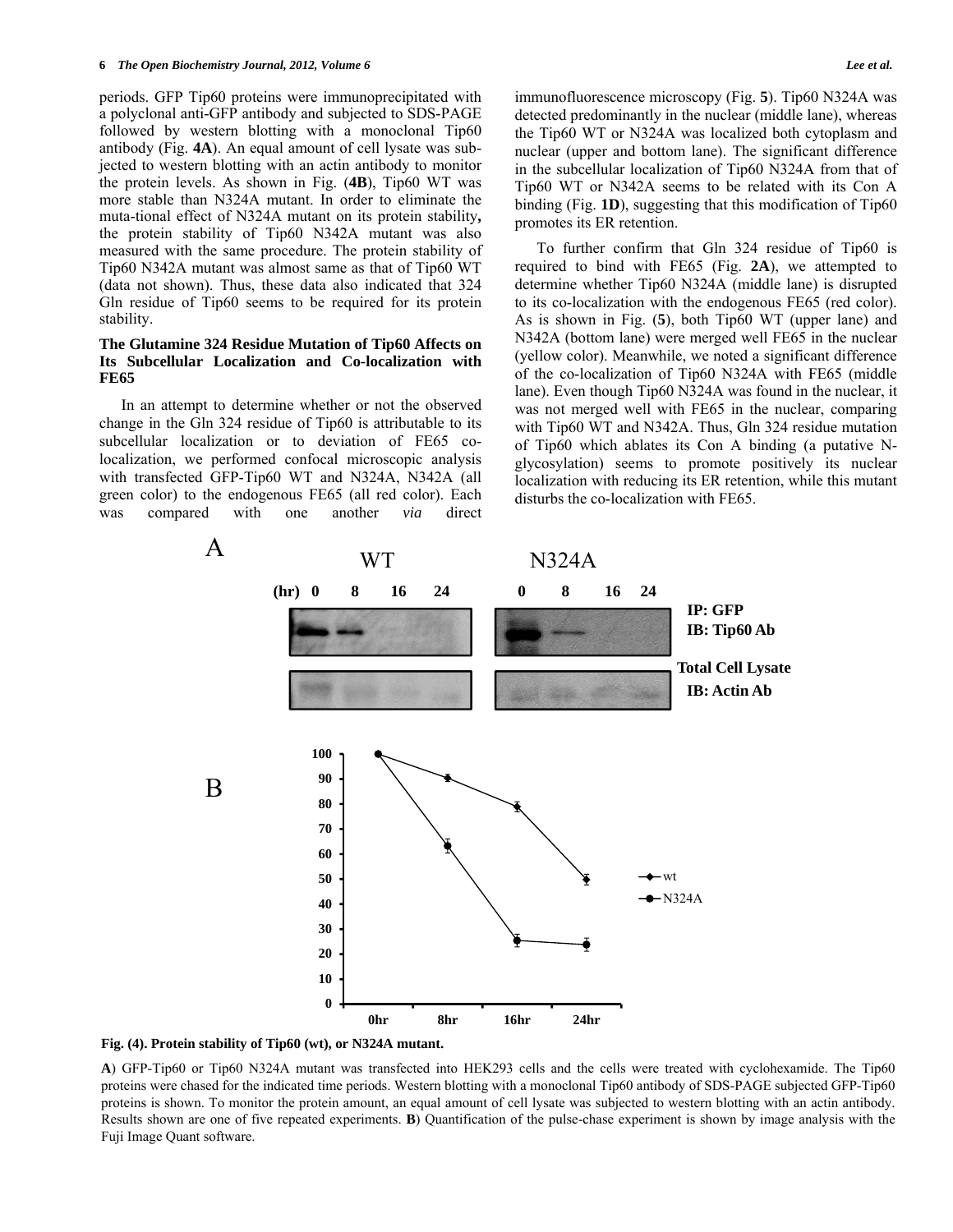# **Brefeldin which Induces ER Stress, Increases Con A Binding of Tip60**

In an effort to characterize the biological functions of Tip 60 Con A (lecithin) binding, we hypothesize that the property is associated with the ER stress signal, because Nglycosylation occurs in the ER or Golgi apparatus. Because it has been previously noted that brefeldin or thapsigargin A induce ER stress, we used brefeldin to induce ER stress in HEK293 cells [30-32].

 Consequently, with the administration of brefeldin to HEK293 cells, Tip60 Con A binding was increased in a time-dependent or concentration-dependent manner (Fig. **6** upper lane). The induction time to the saturated Con A binding was shorten from 24hr at 2.5 mg/ml of brefeldin (Fig. **6** left lane) to 8hr at its 10 mg/ml (Fig. **6** right lane) The Con A binding of Tip60, which was detected by Con A bead binding, increased depending on both its treatment time and concentration (Fig. **6** upper lane), without increasing Tip 60 total amount (Fig. **6** bottom lane). The brefeldin (an ER stress inducer) seemed to enhance Tip60 to Con A beads through its N-glycosylation. We also observed the increase of Tip60 to Con A binding with the thapsigargin A treatment (data not shown). Therefore, even though the precise relationship between the glycosylation of Tip60 and ER stress remains unknown, the Con A binding of Tip60 (or glycosylation on its 324 Gln residue) seems to be related with one of signaling steps for the ER stress.

 In summary, we demonstrate in this report that Tip 60 is a Con A binding protein (through the putative Nglycosylation on its 324 Gln residue), which seems to influence on its stability, protein interaction, enzyme activity, cell cycle regulation, and subcellular localization (or ER retention). Thus, the Con A binding of Tip60 which is responsible to ER stress appears to regulate its several functions.

# **DISCUSSION**

 The principal objective of this paper was to ascertain whether Tip60 is glycosylated and to evaluate the role of Con A binding (a putative N-glycosylation) site in Tip 60 HAT activity. Consequently, using site-directed mutagenesis we have identified the Con A binding (N-glycosylation ) site as the Asn 324 residue, which is normally occupied during Tip 60 HAT activity, and it is required for binding FE65 in HEK 293 cells (Figs **1**-**6**). We measured the enzymatic activity of wild-type and recombinant Tip 60 mutant HAT activity and evaluated the kinetics of folding and Con A interaction. These results show that the Con A binding ability of Tip 60 play distinct roles in the Tip 60 HAT activity folding kinetics, suggesting a local folding mechanism for this glycoprotein. Here, we demonstrate that the lecithin binding of Tip60 is a controlled phenomenon, and modulates the activity of the protein (Fig **1**-**6**).

 In N-linked glycosylation, a carbohydrate is linked covalently to an asparagine residue within the consensus sequence Asn–X–Thr/Ser, where X is any amino acid except for proline [12, 13]. The putative N-glycosylated sites are suggested on two Asn residues in  $(206NGAA^{209})$  or  $342NKSY^{345}$ , where is well matched with N-glycosylation consensus sequences (Asn–X–Thr/Ser, where X is any

amino acid except proline). Unexpectedly, with site directed mutagenesis, we demonstrated here that Tip60 324 Asn (in  $324$ NEIY<sup>327</sup>) is responsible for its N-glycosylation (Fig. 1). However, we do not exclude that either  $^{206}NGAA^{209}$  or  $^{342}NKSY^{345}$  is also N-glycosylated sites during its translation process in ER.

 N-linked glycosylation occurs co-translationally, and the addition of the carbohydrate to the partially folded, nascent polypeptide can impact, or facilitate, the process of proteinfolding [11, 14]. Thus, it is possible that N-glycosylation on 324 Gln of Tip60 is what is left of its translation process in ER. It is also interesting to note that even though Tip60 is known as a nuclear protein but not a membrane associated protein, this protein is present usually as a glycosylated form in the cell which can easily bind to Con A lectin. However, Tip60 glycoprofile remains to be solved, and the origin and process of N-glycosylation on its 324 Gln residue is not known at present time.

 In our experiments, we observed that the glycosylation of Tip60, which was detected by Con A bead binding, increased depending on treatment time and concentration of brefeldin (Fig. **6A**), even though the precise relationship between the glycosylation of Tip60 and ER stress remains to be characterized [14-16]. Because the chemical (such as brefeldin) induced the glycosylation of Tip60 without increasing Tip60 expression, ER stress seems to increase Tip60 glycosylation for the binding with ER lectin, involving in the calnexin/ calrecticulin cycle to link ERAD substrate, or blocking the retro-translocation from ER lumen to the cytoplasm [14-16]. We will pursue further to define this possibility that ER stress increases Tip 60 glycosylation for its ER retention, affecting on its stability, HAT activity, FE65 interaction, and G0-G1 arrest (Figs. **1**-**4**). The precise relationship between the glycosylation of Tip60 and ER stress remains to be characterized whether the glycosylation of Tip60 is a result of ER stress, or is a step of ER stress signaling. It also remains unclear as to whether such ER stress increases Tip60 glycosylation concurrently with the ER stress signal pathway, as demonstrated above. In present time, we hypothesize that ER stress enhances the glycosylation of Tip60 in order to promote the apoptosis or the cell cycle arrest through reducing its nuclear localization.

 FE65 is capable of interacting with the β-amyloid precursor protein (APP) through the PID2 of FE65, as well as with other members of the APP protein family. The PID2 domain of FE65 binds the YENPTY sequence in the cytoplasmic domain of APP [27, 33, 34]. Because FE65 operates as an adaptor protein within the cell, the identification of ligand proteins for the PID1/PID2 domain or the WW domain may provide us with some clues to its biological functions. Further, it may also be important to establish the manner in which the protein-protein interaction between FE65 and its ligand protein (such as Tip60) is regulated by posttranslational modifications, such as protein glycosylation, acetylation, or phosphorylation [35, 36]. Because of the overlapping Tip60 glycosylation site and its FE65 binding motif, the protein interaction between Tip60 and FE65 seems to be affected by Tip60 glycosylation (Fig. **2A**). Further, FE65 seems to inhibit Tip60 HAT activity through binding its PID1 domain with  $324$ NEIY<sup>327</sup> motif of Tip60, where is overlapped with Tip60 glycosylation site. We are now perusing the possibility that FE65 negatively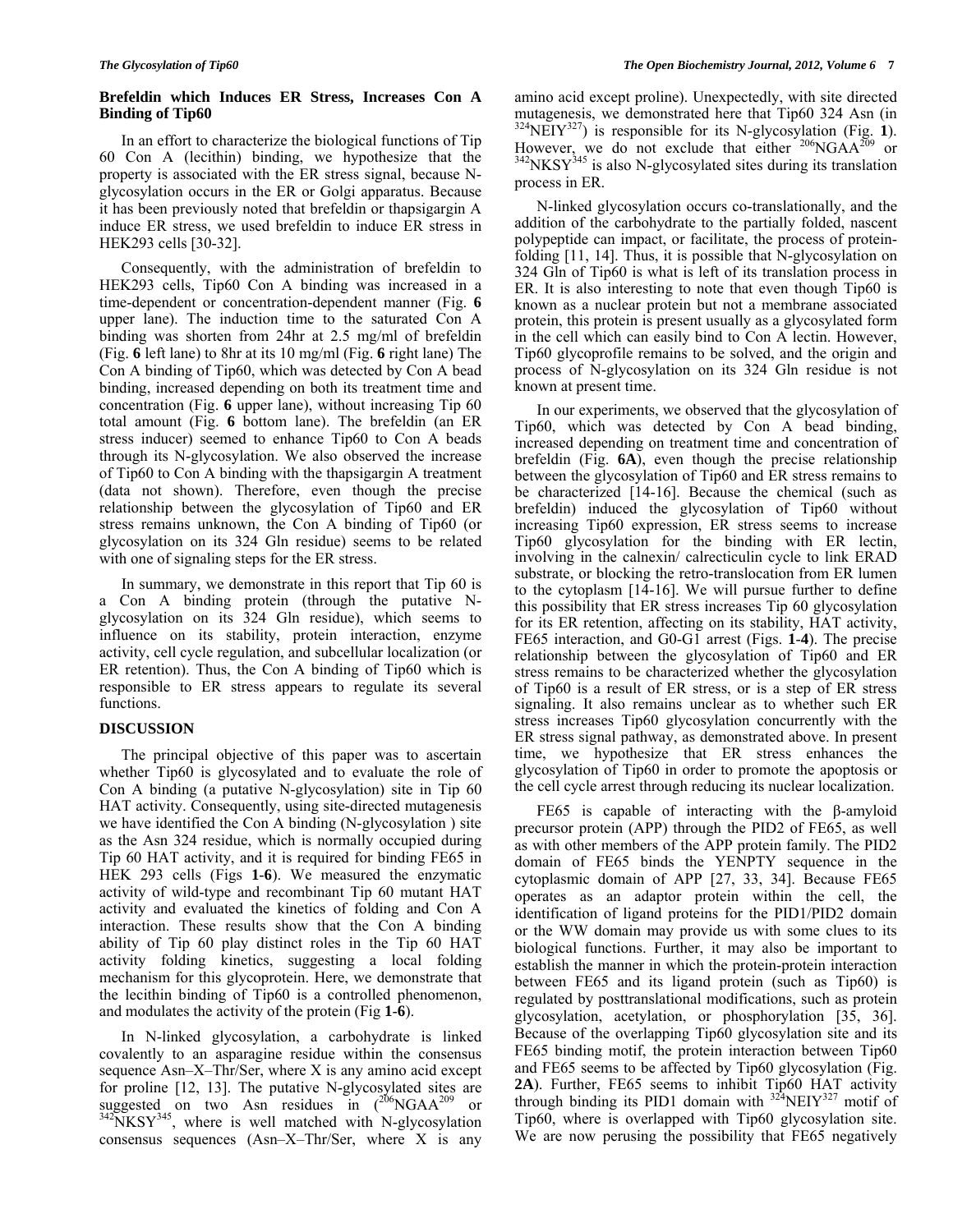# **Fig. (5). The confocal microscopy of Tip65 WT, N324A, or N342A with FE65.**

The confocal microscopic images transfected with GFP-Tip60 WT, N324A N342A (all green color) to the endogenous FE65 (all red color) were compared each other in the direct immunofluorescence microscopy. Results shown are one of five repeated experiments.





**A**) After treatment of brefeldin to HEK293 cell in the indicated time and concentration, Tip60 glycosylation, the glycosylation of Tip60 which was detected by Con A bead (upper lane). For the control, each sample was immunoblotted with Tip60Ab (bottom lane). Result shown is one of five repeated experiments. **B**) The relative quantification of Tip60 glycosylation increase with brefeldin treatment is shown by image analysis with the Fuji Image Quant software. The relative arbitrary unit to the maximum value on the specific time in each brefeldin treatment concentration (indicated above) was shown.

regulates HAT activity of Tip60 (Fig. **2C** and **D**). Recently, other researchers reported that Tip60 is regulated through auto-acetylation. Similarly, it seems to be that the dissociation Tip60 from FE65-Tip60 protein complex activated its HAT activity, as observed with Tip60 N324A.

 In conclusion, this study established a link between the Con A binding property of Tip60 (which seems to be regulated by N-glycosylation on 324 Gln residue with ER stress) and its ER retention, stability, HAT activity, or interactions with FE65. However, even though the glycosidase responsible for the glycosylation of Tip60 remains elusive,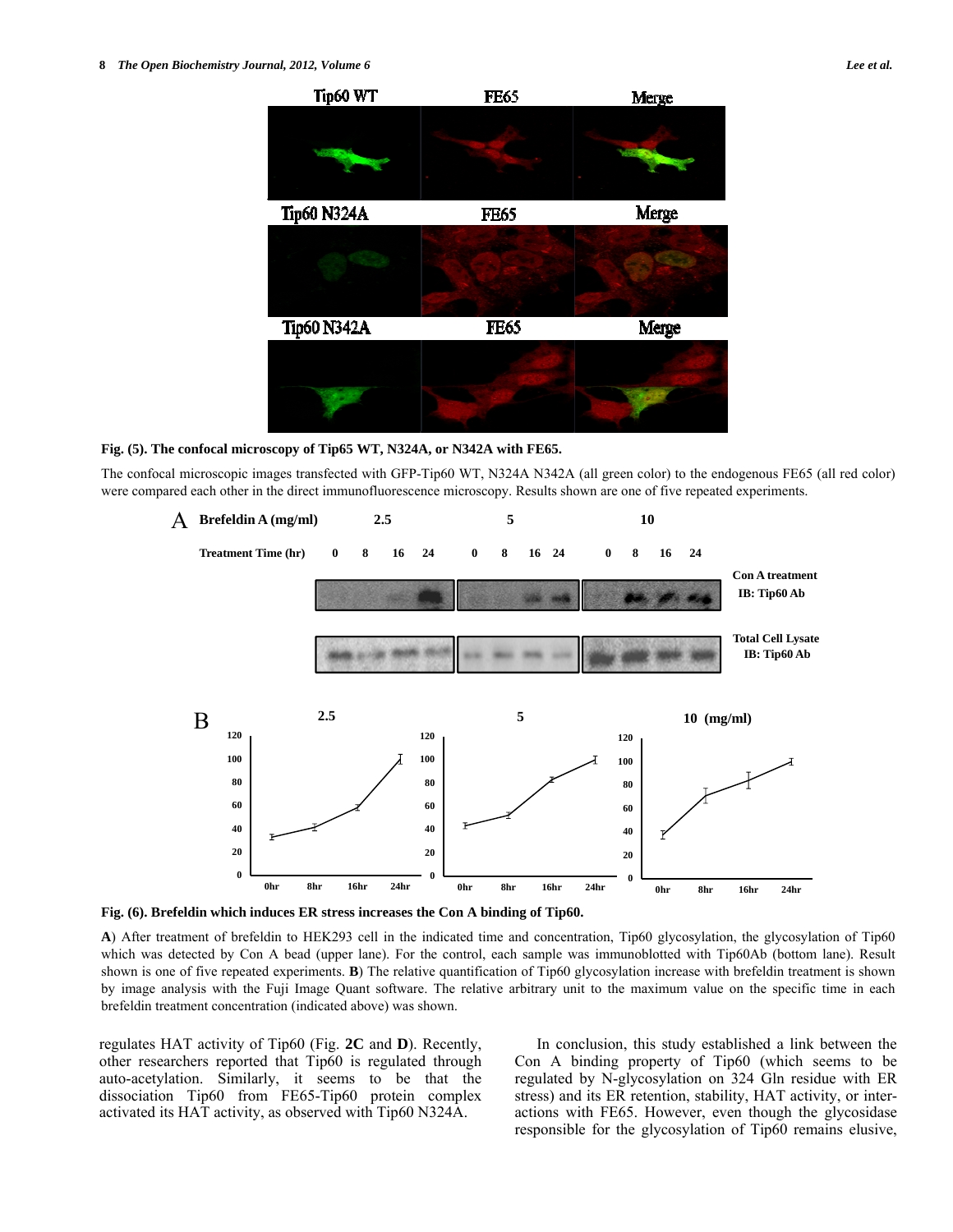the elucidation of its specific posttranslational modification (glycosylation or deglycosylation) with one or several of the signaling pathways in a step-by-step manner will help us to understand its biological functions and the mechanism underlying its regulation.

## **CONFLICT OF INTEREST**

None declared.

## **ACKNOWLEDGEMENTS**

 This work was supported by National Research Foundation of Korea (NRF) grants (2009-0076024 and 2009-0069007) funded by the Korea government (MEST) to S.S. Kang. We also appreciate the help of The Core Facility of Chungbuk National University.

# **REFERENCES**

- [1] Kamine, J.; Elangovan, B.; Subramanian, T.; Coleman, D.; Chinnadurai, G. Identification of a cellular protein that specifically interacts with the essential cysteine region of the HIV-1 Tat transactivator. *Virology,* **1996**, *216*, (2), 357-366.
- [2] Yamamoto, T.; Horikoshi, M. Novel substrate specificity of the histone acetyltransferase activity of HIV-1-Tat interactive protein Tip60. *J. Biol. Chem.,* **1997**, *272*, (49), 30595-30598.
- [3] Creaven, M.; Hans, F.; Mutskov, V.; Col, E.; Caron, C.; Dimitrov, S.; Khochbin, S. Control of the histone-acetyltransferase activity of Tip60 by the HIV-1 transactivator protein, Tat. *Biochemistry,* **1999**, *38*, (27), 8826-8830.
- [4] Ikura, T.; Ogryzko, V. V.; Grigoriev, M.; Groisman, R.; Wang, J.; Horikoshi, M.; Scully, R.; Qin, J.; Nakatani, Y. Involvement of the TIP60 histone acetylase complex in DNA repair and apoptosis. *Cell,* **2000**, *102*, (4), 463-473.
- [5] Kusch, T.; Florens, L.; Macdonald, W. H.; Swanson, S. K.; Glaser, R. L.; Yates, J. R. 3rd; Abmayr, S. M.; Washburn, M. P.; Workman, J. L., Acetylation by Tip60 is required for selective histone variant exchange at DNA lesions. *Science,* **2004**, *306*, (5704), 2084-2087.
- [6] Sterner, D. E.; Berger, S. L. Acetylation of histones and transcription-related factors. *Microbiol. Mol. Biol. Rev.,* **2000**, *64*, (2), 435-459.
- [7] Squatrito, M.; Gorrini, C.; Amati, B. Tip60 in DNA damage response and growth control: many tricks in one HAT. *Trends Cell Biol.,* **2006**, *16*, (9), 433-442.
- [8] Moore, S. E. Oligosaccharide transport: pumping waste from the ER into lysosomes. *Trends Cell Biol.,* **1999**, 9, (11), 441-446.
- [9] Parodi, A. J. Role of N-oligosaccharide endoplasmic reticulum processing reactions in glycoprotein folding and degradation. *Biochem. J.,* **2000**, *348* Pt 1, 1-13.
- [10] Hughes, R. C. Secretion of the galectin family of mammalian carbohydrate-binding proteins. *Biochem. Biophys. Acta.,* **1999**, *1473*, (1), 172-185.
- [11] Helenius, A.; Aebi, M. Intracellular functions of N-linked glycans. *Science,* **2001**, *291*, (5512), 2364-2369.
- [12] Bause, E.; Hettkamp, H.; Legler, G. Conformational aspects of Nglycosylation of proteins. Studies with linear and cyclic peptides as probes. *Biochem. J.* **1982**, *203*, (3), 761-768.
- [13] Bause, E. Structural requirements of N-glycosylation of proteins. Studies with proline peptides as conformational probes. *Biochem. J.,* **1983**, *209*, (2), 331-336.
- [14] Aebi, M.; Bernasconi, R.; Clerc, S.; Molinari, M. N-glycan structures: recognition and processing in the ER. *Trends Biochem. Sci.,* 2010, *35*, (2), 74-82.
- [15] Hammond, C.; Braakman, I.; Helenius, A. Role of N-linked oligosaccharide recognition, glucose trimming, and calnexin in

glycoprotein folding and quality control. *Proc. Natl. Acad. Sci. USA,* **1994**, *91*, (3), 913-917.

- [16] Hebert, D. N.; Zhang, J. X.; Chen, W.; Foellmer, B.; Helenius, A. The number and location of glycans on influenza hemagglutinin determine folding and association with calnexin and calreticulin. *J. Cell Biol.,* **1997**, *139*, (3), 613-623.
- [17] Rasheva, V. I.; Domingos, P. M. Cellular responses to endoplasmic reticulum stress and apoptosis. *Apoptosis,* **2009**, *14*, (8), 996-1007.
- [18] Rutkowski, D. T.; Hegde, R. S. Regulation of basal cellular physiology by the homeostatic unfolded protein response. *J. Cell. Biol.,* **2010**, *189*, (5), 783-794.
- [19] Todd, D. J.; Lee, A. H.; Glimcher, L. H. The endoplasmic reticulum stress response in immunity and autoimmunity. *Nat Rev. Immunol.,* **2008**, *8*, (9), 663-674.
- [20] Lee, E. J.; Shin, S. H.; Hyun, S.; Chun, J.; Kang, S. S. Mutation of a putative S-nitrosylation site of TRPV4 protein facilitates the channel activates. *Animal Cells Syst. (Seoul,)* **2011**, *15*, (2), 95-106.
- [21] Bunkenborg, J.; Pilch, B. J.; Podtelejnikov, A. V.; Wisniewski, J. R. Screening for N-glycosylated proteins by liquid chromatography mass spectrometry. *Proteomics,* **2004**, *4*, (2), 454-465.
- [22] Ballerstadt, R.; Evans, C.; McNichols, R.; Gowda, A. Concanavalin A for *in vivo* glucose sensing: a biotoxicity review. *Biosens. Bioelectron,* **2006**, *22*, (2), 275-284.
- [23] Lei, H. Y.; Chang, C. P. Lectin of Concanavalin A as an antihepatoma therapeutic agent. *J. Biomed. Sci.,* **2009**, *16*, 10.
- [24] Maley, F.; Trimble, R. B.; Tarentino, A. L.; Plummer, T. H., Jr. Characterization of glycoproteins and their associated oligosaccharides through the use of endoglycosidases. *Anal. Biochem.,* **1989**, *180*, (2), 195-204.
- [25] Duksin, D.; Bornstein, P. Impaired conversion of procollagen to collagen by fibroblasts and bone treated with tunicamycin, an inhibitor of protein glycosylation. *J. Biol. Chem.,* **1977**, *252*, (3), 955-962.
- [26] Farley, J. R.; Magnusson, P. Effects of tunicamycin, mannosamine, and other inhibitors of glycoprotein processing on skeletal alkaline phosphatase in human osteoblast-like cells. *Calcif. Tissue Int.,*  **2005**, *76*, (1), 63-74.
- [27] Cao, X.; Sudhof, T. C. A transcriptionally [correction of transcriptively] active complex of APP with Fe65 and histone acetyltransferase Tip60. *Science,* **2001**, *293*, (5527), 115-120.
- [28] Nam, C.; Doi, K.; Nakayama, H. Etoposide induces G2/M arrest and apoptosis in neural progenitor cells *via* DNA damage and an ATM/p53-related pathway. *Histol. Histopathol.,* **2010**, *25*, (4), 485- 493.
- [29] Schonn, I.; Hennesen, J.; Dartsch, D. C. Cellular responses to etoposide: cell death despite cell cycle arrest and repair of DNA damage. *Apoptosis,* **2010**, *15*, (2), 162-172.
- [30] Price, B. D.; Mannheim-Rodman, L. A.; Calderwood, S. K. Brefeldin A, thapsigargin, and AIF4- stimulate the accumulation of GRP78 mRNA in a cycloheximide dependent manner, whilst induction by hypoxia is independent of protein synthesis. *J. Cell. Physiol.,* **1992**, *152*, (3), 545-552.
- [31] Alvarez, C.; Sztul, E. S. Brefeldin A (BFA) disrupts the organization of the microtubule and the actin cytoskeletons. *Eur. J. Cell. Biol.,* **1999**, *78*, (1), 1-14.
- [32] Eizirik, D. L.; Cnop, M. ER stress in pancreatic beta cells: the thin red line between adaptation and failure. *Sci. Signal.,* **2010**, *3*, (110), pe7.
- [33] Kinoshita, A.; Whelan, C. M.; Berezovska, O.; Hyman, B. T. The gamma secretase-generated carboxyl-terminal domain of the amyloid precursor protein induces apoptosis *via* Tip60 in H4 cells. *J. Biol. Chem.,* **2002**, *277*, (32), 28530-28536.
- [34] McLoughlin, D. M.; Miller, C. C. The FE65 proteins and Alzheimer's disease. *J. Neurosci. Res.,* **2008**, *86*, (4), 744-754.
- [35] Lee, E. J.; Chun, J.; Hyun, S.; Ahn, H. R.; Jeong, J. M.; Hong, S. K.; Hong, J. T.; Chang, I. K.; Jeon, H. Y.; Han, Y. S.; Auh, C. K.; Park, J. I.; Kang, S. S. Regulation Fe65 localization to the nucleus by SGK1 phosphorylation of its Ser566 residue. *BMB Rep.,* **2008**, *41*, (1), 41-47.